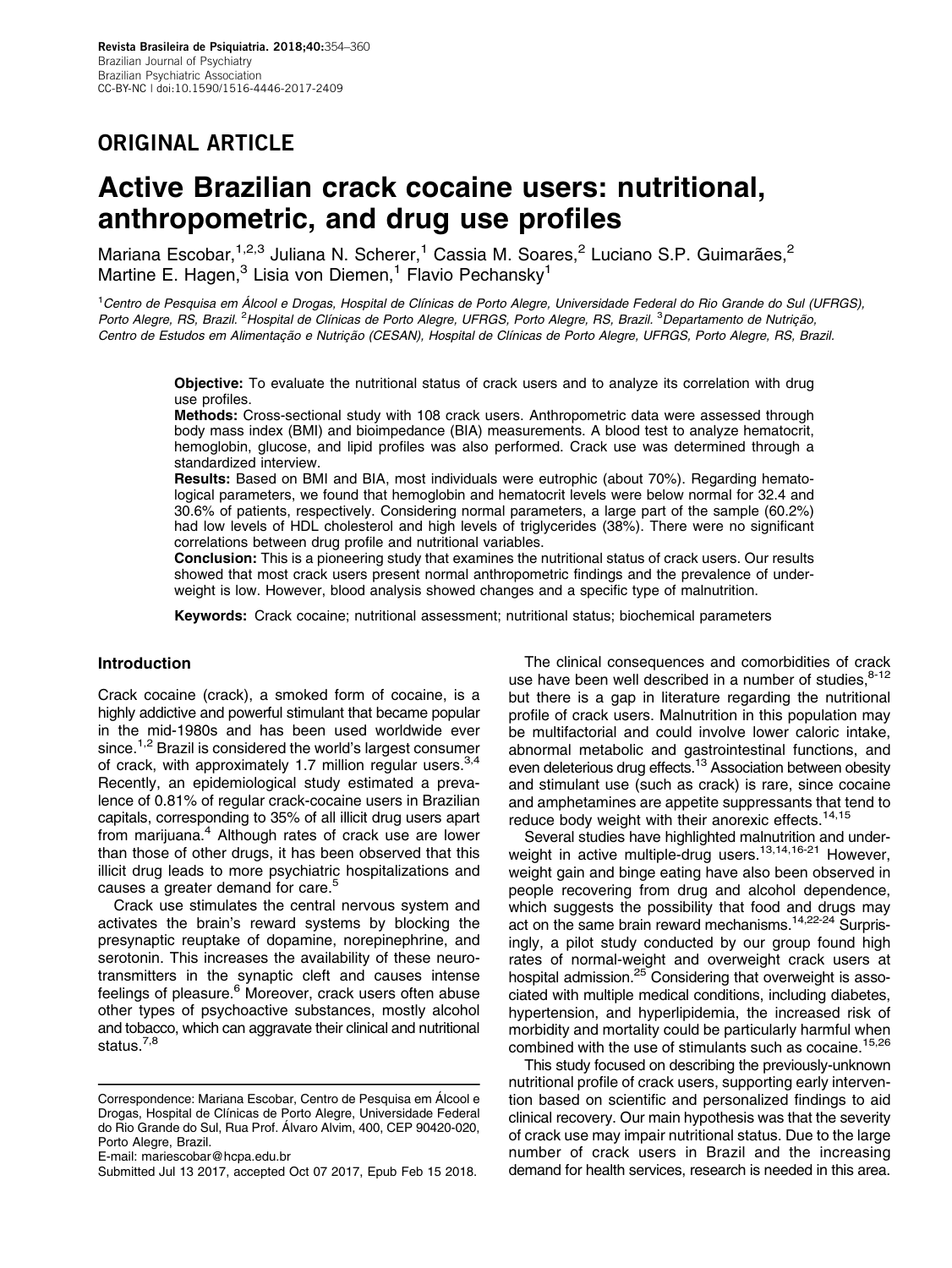This study aimed to evaluate the nutritional status of crack users and analyze its correlation with drug use profiles. In addition, we compared the performance of different nutritional assessment methods, such as anthropometric and biochemical parameters (blood tests).

### Methods

### Baseline subject characteristics and study design

A total of 108 individuals were consecutively recruited by convenience between April 2014 and April 2015 at the Serviço de Psiquiatria de Adição of the Hospital de Clínicas de Porto Alegre (HCPA), a large Brazilian teaching hospital affiliated with the Universidade Federal do Rio Grande do Sul (UFRGS) that provides free public services. All patients met the criteria for crack addiction as described by the DSM-5. $27$  Crack addiction was diagnosed through a comprehensive clinical interview performed by a trained psychiatrist in charge of inpatient admissions. Inclusion criteria were: being a male crack cocaine user who screened positive for cocaine in a urine test at admission (Bioeasy® cocaine test, Alere<sup>™</sup>, Recife, Brazil); being at least 18 years old; and agreeing to provide blood samples and a signed informed consent form. Crack was required to be the drug of choice, but the use of other psychoactive substances was not an exclusion criterion. Subjects who presented symptoms compatible with dementia or psychosis or those who presented cognitive impairment that prevented comprehension of the study were excluded from the sample. These exclusion criteria were verified by a psychiatrist in a clinical interview, who used the standard recruitment center evaluation.

### Sociodemographic characteristics and drug use profile

The subjects' socioeconomic status was determined in accordance with the Brazilian Association of Research Companies (Associação Brasileira de Empresas e Pesquisa<sup>[28](#page-5-0)</sup>) scale. This instrument includes questions about education, home appliances, housing characteristics, and access to public services to evaluate income level. Five classes are derived from these indicators: A (35-42 points); B (23-34 points); C (14-22 points); D (8-13 points); and E (0-7 points). Class A is the most advantaged, while class E is the poorest.

Crack use was determined through a standardized interview, using a questionnaire that included items related to the type, mode, and frequency of drug use. Severity of crack use was estimated by age of first use, years of use, and crack rocks used in the previous 30 days, as described in previous studies.[29](#page-5-0)-[31](#page-5-0) First crack use at the age of 11 was considered as 10 points, with a reduction of 1 point per year until age 20 (1 point) and 0 points for age 21 or older; 1 point was given for each year of per year crack use. The number of crack rocks used in the last 30 days was valued as follows:  $1-5 = 1$  point,  $6-21 = 2$  points,  $22-40 = 3$  points,  $41-72 = 4$  points,  $73-103 = 5$  points,  $104-$ 142 = 6 points, 142-200 = 7 points, 201-343 = 8 points,  $344-515 = 9$  points, and 516 or more  $= 10$  points. The sum of these three variables was used to produce a crack use

severity score, and the participants were categorized into a more severe or less severe group, which were divided by the median.

Daily alcohol consumption in the last 30 days was also assessed. Users mentioned the ingestion of only two types of beverage: cachaça (a distilled spirit made from fermented sugarcane juice, the most popular distilled alcoholic beverage in Brazil, with around 44% alcohol) and beer. For the statistical analyses, we used World Health Organization (WHO) $32$  parameters, whereby 350 mL of beer or 30 mL of spirits correspond on average to 12 g of alcohol. We calculated the amount (in grams) of ethanol consumed daily. Data on the number of tobacco and marijuana cigarettes smoked in the last 30 days was also obtained in the clinical interview.

#### Anthropometry and body composition

The anthropometric evaluation was performed within 48 hours of admission. Weight and height were verified using an LD1050 scale (Líder<sup>®</sup>, São Paulo, Brazil) with 50 g precision and with a built-in stadiometer to determine body mass index (BMI) (weight in kg/height in m<sup>2</sup>). BMI was classified according to WHO cutoff points.<sup>33</sup> Body composition (body fat percentage) was analyzed with tetrapolar bioimpedance (BIA) (Maltron BF 906, Maltron®, Rayleigh, UK). The test was administered according to manufacturer instructions, with patients having avoided exercise in the previous 12 hours, having fasted between 2 to 3 hours, and having their last urine elimination 30 minutes prior to the test. We used American Council on Exercise parameters to classify individuals based on body fat.<sup>[34](#page-6-0)</sup>

#### Blood tests

Fasting blood samples were obtained for blood test analysis the morning after admission. Hematocrit and hemoglobin were analyzed with a Sysmex HST-402 (Sysmex, Hyōgo, Japan) platform that uses photometry and flow cytometry. For glucose and lipids (total cholesterol, HDL cholesterol, LDL cholesterol, triglycerides), we used the enzyme assay method in a Cobas c702 analyzer (Roche, Basel, Switzerland). We measured the hematocrit and hemoglobin levels using the reference values proposed by Hoffbrand,<sup>[35](#page-6-0)</sup> and the glucose and lipid profiles were based on references established by the Brazilian Society of Cardiology.[36](#page-6-0) Human immunodeficiency virus (HIV) testing was performed on all patients using the immunoblot technique with HIV-1 and HIV-2 antigens. Student's t-test was used to verify the difference in variables between HIV-positive and HIV-negative individuals. Since there were no significant differences between groups, all individuals were recruited for the sample.

## **Ethics**

This study was approved by the research ethics committee of the HCPA/UFRGS (project no. 140146). Data were collected after each individual was informed of the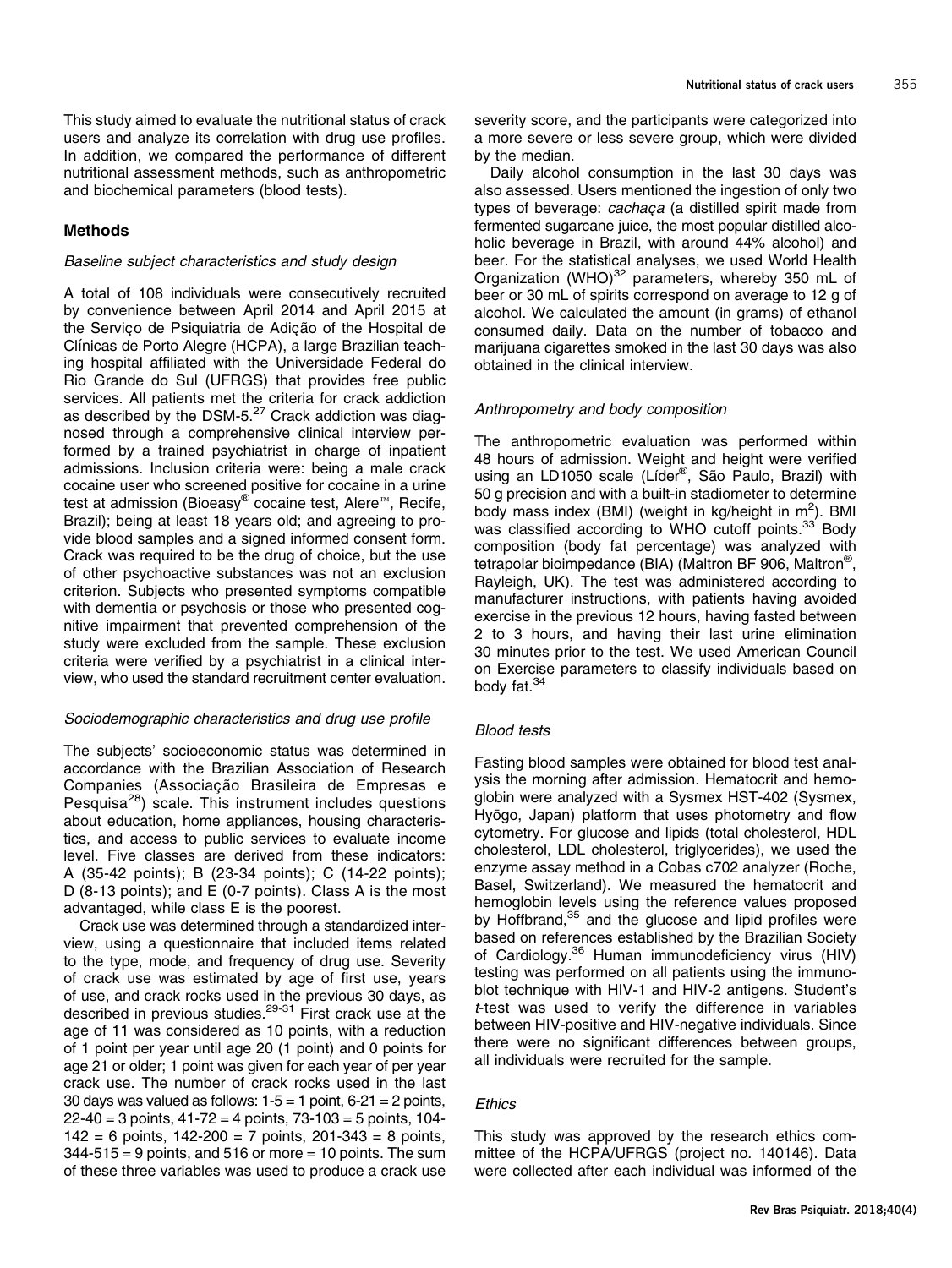procedures and objectives and gave permission to participate by signing an informed consent form.

#### Statistical analysis

The Kolmogorov-Smirnov method (with Lilliefors significance correction) was used to verify the normality of the variables. For the descriptive analysis, we used mean and standard deviation or median and interquartile range. The Pearson and Spearman tests were used for correlations and the Mann-Whitney  $U$  test and Student's  $t$ -test were used to compare groups. Statistical analysis was processed in SPSS version 18.0.

## **Results**

As shown in Table 1, we assessed the subjects' baseline characteristics. Users were mostly Caucasian and came from poor socioeconomic backgrounds. Considering their BMI and BIA, few individuals were underweight or had low body fat; most were eutrophic, overweight, or obese.

The blood tests presented in Table 2 show that the patients' hemoglobin and hematocrit levels were below normal in approximately 30% of the sample, and a large part of the sample had low levels of HDL cholesterol and high levels of triglycerides. LDL cholesterol, total cholesterol, and glucose also presented alteration, but at lower percentages. HIV prevalence was 11.1%.

[Table 3](#page-3-0) shows the participants' drug use profiles (crack, alcohol, marijuana, and/or tobacco). Crack rocks consumed per day ranged from one to 150 and the consumption period ranged from four months to 32 years. Sixty-six (61.1%) patients reported daily consumption of alcoholic beverages (cachaca or beer). Ethanol consumption ranged from

Table 1 Sociodemographic and nutritional baseline characteristics of crack users (n=108)

| Variables                                                           | Reference value                                     | n (%)                            |  |  |
|---------------------------------------------------------------------|-----------------------------------------------------|----------------------------------|--|--|
| Age, mean (SD)                                                      |                                                     | 34.51 (9.22)                     |  |  |
| Race/ethnicity<br>Caucasian<br>Black                                |                                                     | 80 (74.1)<br>28 (25.9)           |  |  |
| Socioeconomic class<br>A/B<br>C<br>D/E                              |                                                     | 0(0.0)<br>5(4.6)<br>103 (95.4)   |  |  |
| BMI ( $kg/m2$ )<br>Underweight<br>Normal<br>Overweight + obese      | < 18.5<br>18.5-24.9<br>> 25.0                       | 6(5.6)<br>69 (63.9)<br>33 (30.6) |  |  |
| BIA (body fat %)<br><b>Essential fat</b><br>Average/normal<br>Obese | $\leqslant 5.0$<br>$6.0 - 24.0$<br>$\geqslant 25.0$ | 4(3.7)<br>84 (77.8)<br>20 (18.5) |  |  |

Data presented as n (%), unless otherwise specified.

 $BIA = tetrapolar bioimpedance; BMI = body mass index;$ 

SD = standard deviation.

BMI was classified according to World Health Organization<br>cutoff points.<sup>33</sup> The subjects' body fat was classified according to American Council on Exercise parameters.<sup>3</sup>

34.28 g to 2,000 g per day. A total of 75.9% of the subjects reported daily use of tobacco cigarettes. A total of 50 individuals (46.29% of the sample) reported marijuana consumption. Among marijuana users, consumption ranged from one to 15 cigarettes per day. As a means of evaluating the influence of ethanol on crack consumption, a Mann-Whitney U test was used to assess the difference between drinkers (n=66) and non-drinkers (n=42). The difference between groups was significant ( $p = 0.040$ ), demonstrating that individuals who consumed alcohol used crack less.

There were no significant correlations between crack consumption and anthropometric measures/blood tests. The main correlations are presented in [Table 4](#page-3-0). We found positive correlations between BMI, BIA, triglycerides, cholesterol, and glucose.

Using the median crack use severity, we divided the sample of users into two groups ( $\leq 19$  and  $> 19$ ). There was no significant difference in the nutritional, biochemical, or drug use variables analyzed between the groups (data not shown).

## **Discussion**

This study provides new insights into the nutritional assessment of drug addicts. Regarding anthropometric parameters (BMI and BIA), few individuals presented low weight

Table 2 Assessment of nutritional parameters using blood tosts  $(n-108)$ 

| Variables/reference value                             | $n (\%)$               | Mean (SD)    |  |  |
|-------------------------------------------------------|------------------------|--------------|--|--|
| Hematocrit (%)<br>40.0-52.0<br>< 40.0                 | 75 (69.4)<br>33 (30.6) | 41.4 (3.6)   |  |  |
| Hemoglobin (mg/dL)<br>13.5-17.5<br>< 13.5             | 73 (67.6)<br>35 (32.4) | 14.0(1.2)    |  |  |
| Total cholesterol (mg/dL)<br>$\leq 200.0$<br>> 200.0  | 98 (91.6)<br>9(8.4)    | 151.2 (36.5) |  |  |
| HDL cholesterol (mg/dL)<br>> 40.0<br>$\leqslant$ 40.0 | 43 (39.8)<br>65 (60.2) | 42.2 (14.1)  |  |  |
| LDL cholesterol (mg/dL)<br>< 129.0<br>$\geq 129.0$    | 101 (93.5)<br>7(6.5)   | 85.9 (29.5)  |  |  |
| Triglycerides (mg/dL)<br>< 150.0<br>$\geq 150.0$      | 67 (62.0)<br>41 (38.0) | 120.1 (63.1) |  |  |
| Glucose (mg/dL)<br>< 100.0<br>$\geq 100.0$            | 95 (88.0)<br>13 (12.0) | 94.4 (34.6)  |  |  |
| <b>HIV</b><br>Negative<br>Positive                    | 96 (88.9)<br>12 (11.1) |              |  |  |

 $HIV =$  human immunodeficiency virus;  $SD =$  standard deviation. Hematocrit and hemoglobin levels were measured using the reference values proposed by Hoffbrand<sup>[35](#page-6-0)</sup>; glucose and lipid profiles were based on references established by the Brazilian<br>Society of Cardiology.<sup>[36](#page-6-0)</sup>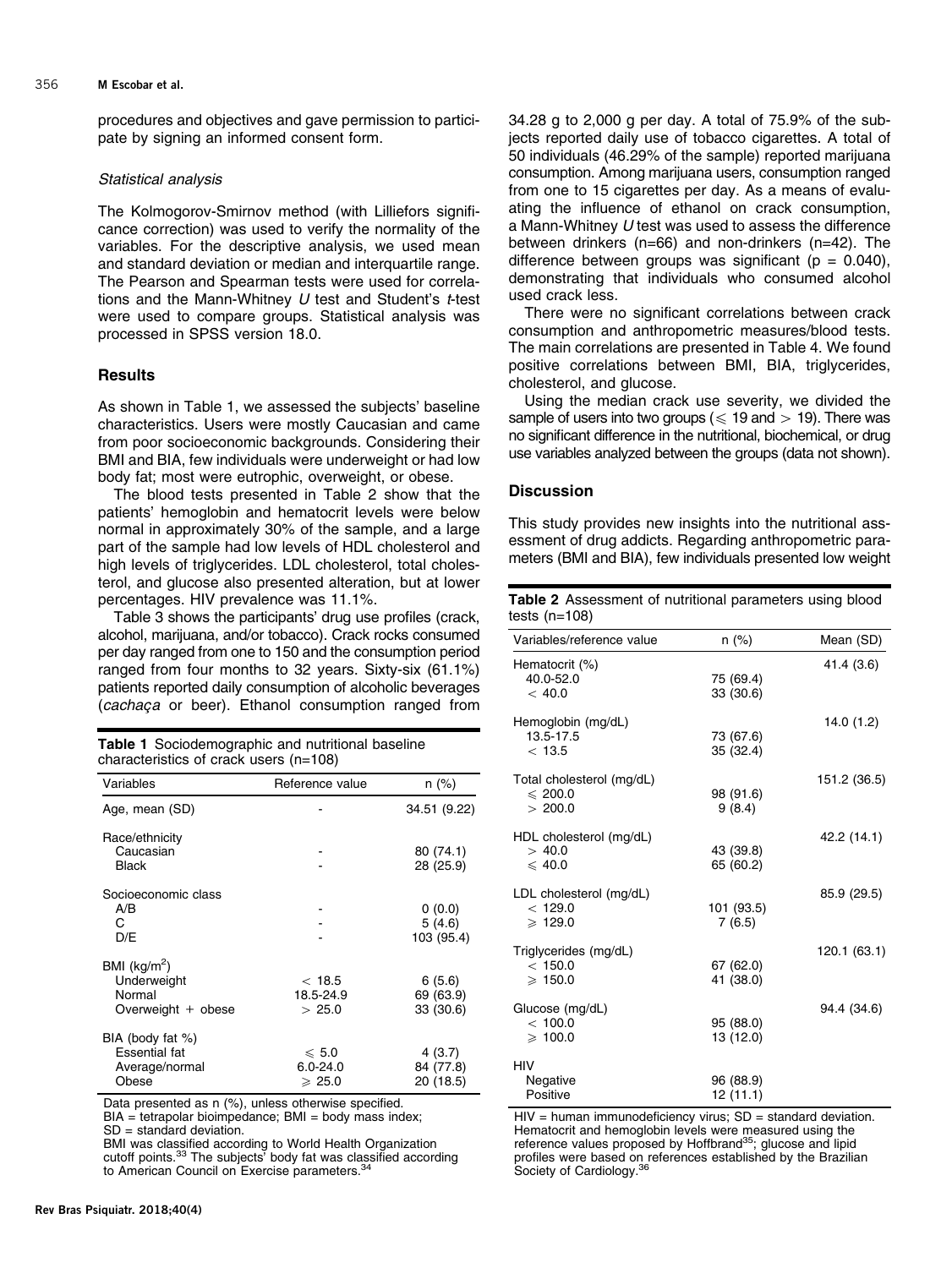<span id="page-3-0"></span>

| Variables                                           | Mean (SD)     | Median (IR)         |  |  |
|-----------------------------------------------------|---------------|---------------------|--|--|
| Years of crack use                                  | 10.40 (7.01)  | $9.0(5.0-14.0)$     |  |  |
| Crack rocks used (per day)                          | 16.27 (23.90) | $8.0(4.0-15.5)$     |  |  |
| Age of first crack use                              | 24.10 (8.70)  | 22.0 (17.0 30.8)    |  |  |
| Severity of crack use                               | 19.90 (8.20)  | 18.5 (14.0-25.0)    |  |  |
| Associated drugs (alcohol and tobacco), n (%)       |               |                     |  |  |
| Only crack                                          | 5(4.63)       |                     |  |  |
| $Crack + tobacco$                                   | 17 (15.74)    |                     |  |  |
| Crack + tobacco + alcohol                           | 26 (24.07)    |                     |  |  |
| Crack + tobacco + marijuana                         | 16 (14.81)    |                     |  |  |
| Crack + tobacco + alcohol + marijuana               | 23 (21.30)    |                     |  |  |
| $Crack + alcohol$                                   | 10 (9.26)     |                     |  |  |
| Crack + alcohol + marijuana                         | 7(6.48)       |                     |  |  |
| $Crack +marijuana$                                  | 4(3.70)       |                     |  |  |
| Ethanol ( $g$ /day) ( $n=66$ )                      |               | 400.0 (154.3-800.0) |  |  |
| Comparison of crack use between groups (rocks/day)* |               |                     |  |  |
| With ethanol $(n=66)$                               |               | $7.0$ (3.0-10.0)    |  |  |
| Without ethanol (n=42)                              |               | 10.0 (6.0-20.0)     |  |  |

 $IR =$  interquartile range;  $SD =$  standard deviation.

 $*$  Mann-Whitney U test,  $p = 0.040$ .

|  |  |  |  | Table 4 Correlations between body mass index, bioimpedance, and blood nutritional parameters (n=108) |  |  |  |  |
|--|--|--|--|------------------------------------------------------------------------------------------------------|--|--|--|--|
|--|--|--|--|------------------------------------------------------------------------------------------------------|--|--|--|--|

|                                                                           | BIA                | Hematocrit          | Hemoglobin         | TC               | <b>HDL</b>              | LDL                | Glucose             | Triglycerides         | Ethanol<br>(g/day)  | Tobacco<br>cigarettes/<br>day | Severity<br>crack<br>use       |
|---------------------------------------------------------------------------|--------------------|---------------------|--------------------|------------------|-------------------------|--------------------|---------------------|-----------------------|---------------------|-------------------------------|--------------------------------|
| BMI*                                                                      | 0.879<br>(> 0.001) | $-0.019$<br>(0.844) | 0.043<br>(0.659)   | 0.278<br>(0.004) | $-0.058$<br>(0.548)     | 0.194<br>(0.044)   | 0.171<br>(0.077)    | 0.414<br>(> 0.001)    | 0.094<br>(0.336)    | $-0.054$<br>(0.576)           | $-0.023$<br>(0.814)            |
| BIA*                                                                      |                    | $-0.053$<br>(0.587) | 0.020<br>(0.834)   | 0.302<br>(0.001) | $-0.035$<br>(0.719)     | 0.220<br>(0.022)   | 0.224<br>(0.020)    | 0.380<br>(> 0.001)    | 0.086<br>(0.373)    | $-0.052$<br>(0.596)           | 0.058<br>(0.549)               |
| Hematocrit*                                                               |                    |                     | 0.932<br>(> 0.001) | 0.007<br>(0.942) | $-0.186$<br>(0.055)     | 0.025<br>(0.798)   | $-0.144$<br>(0.137) | 0.181<br>(0.061)      | $-0.102$<br>(0.293) | 0.167<br>(0.084)              | $-0.176$<br>(0.068)            |
| Hemoglobin*                                                               |                    |                     |                    | 0.052<br>(0.596) | $-0.184$<br>(0.056)     | 0.021<br>(0.830)   | $-0.095$<br>(0.330) | 0.263<br>(0.006)      | $-0.071$<br>(0.465) | 0.155<br>(0.108)              | $-0.152$<br>(0.116)            |
| TC <sup>†</sup>                                                           |                    |                     |                    |                  | 0.403                   | 0.832              | 0.163               | 0.399                 | 0.142               | 0.031                         | 0.001                          |
| $HDL$ <sup>†</sup>                                                        |                    |                     |                    |                  | 0.001)<br>$\rightarrow$ | (> 0.001)<br>0.146 | (0.091)<br>0.094    | (< 0.001)<br>$-0.341$ | (0.142)<br>0.326    | (0.753)<br>$-0.120$           | (0.991)<br>$-0.089$            |
| LDL <sup>†</sup>                                                          |                    |                     |                    |                  |                         | (0.131)            | (0.334)<br>0.080    | (< 0.001)<br>0.213    | (0.001)<br>$-0.078$ | (0.217)<br>0.116              | (0.362)<br>$-0.004$            |
| Glucose <sup>†</sup>                                                      |                    |                     |                    |                  |                         |                    | (0.411)             | (0.027)<br>0.183      | (0.422)<br>0.064    | (0.230)<br>$-0.052$           | (0.964)<br>0.047               |
| Triglycerides <sup>†</sup>                                                |                    |                     |                    |                  |                         |                    |                     | (0.059)               | (0.510)<br>0.044    | (0.590)<br>0.043              | (0.627)<br>0.023               |
| Ethanol $(g/day)^{\dagger}$                                               |                    |                     |                    |                  |                         |                    |                     |                       | (0.649)             | (0.657)<br>$-0.064$           | (0.813)<br>0.016               |
| Tobacco<br>cigarettes/day <sup>®</sup><br>Severity crack use <sup>†</sup> |                    |                     |                    |                  |                         |                    |                     |                       |                     | (0.512)                       | (0.871)<br>$-0.026$<br>(0.786) |

 $TC = total$  cholesterol.

Values in bold represent correlations coefficients (r) with  $p < 0.05$ .<br>\* Variable with normal distribution.

 $*$  Variable with asymmetric distribution.

and body fat, with most being normal weight, overweight, or obese. Although a number of studies have reported malnutrition and underweight in drug users,<sup>[13,14,16](#page-5-0)-[21](#page-5-0)</sup> our study found a low prevalence. Nevertheless, this does not exclude other specific deficiencies. The blood work revealed important alterations in a significant proportion of our sample, such as low levels of hemoglobin and hematocrit, which can be associated with protein-energy malnutrition and anemia. However, we found no significant correlations between crack use variables and any of the nutritional parameters we evaluated.

In one of the first studies on nutrition in drug addicts, Santolaria-Fernández et al.<sup>[16](#page-5-0)</sup> demonstrated that 90% of drug users suffer from protein-energy malnutrition. Underweight (BMI  $<$  18.5 kg/m<sup>2</sup>) has already been demonstrated in multidrug users (60% prevalence)<sup>18</sup> and injection drug users (50% prevalence).<sup>[20](#page-5-0)</sup> Despite this, we found no prevalence of low weight. One important bias is that the other studies involved multiple-drug users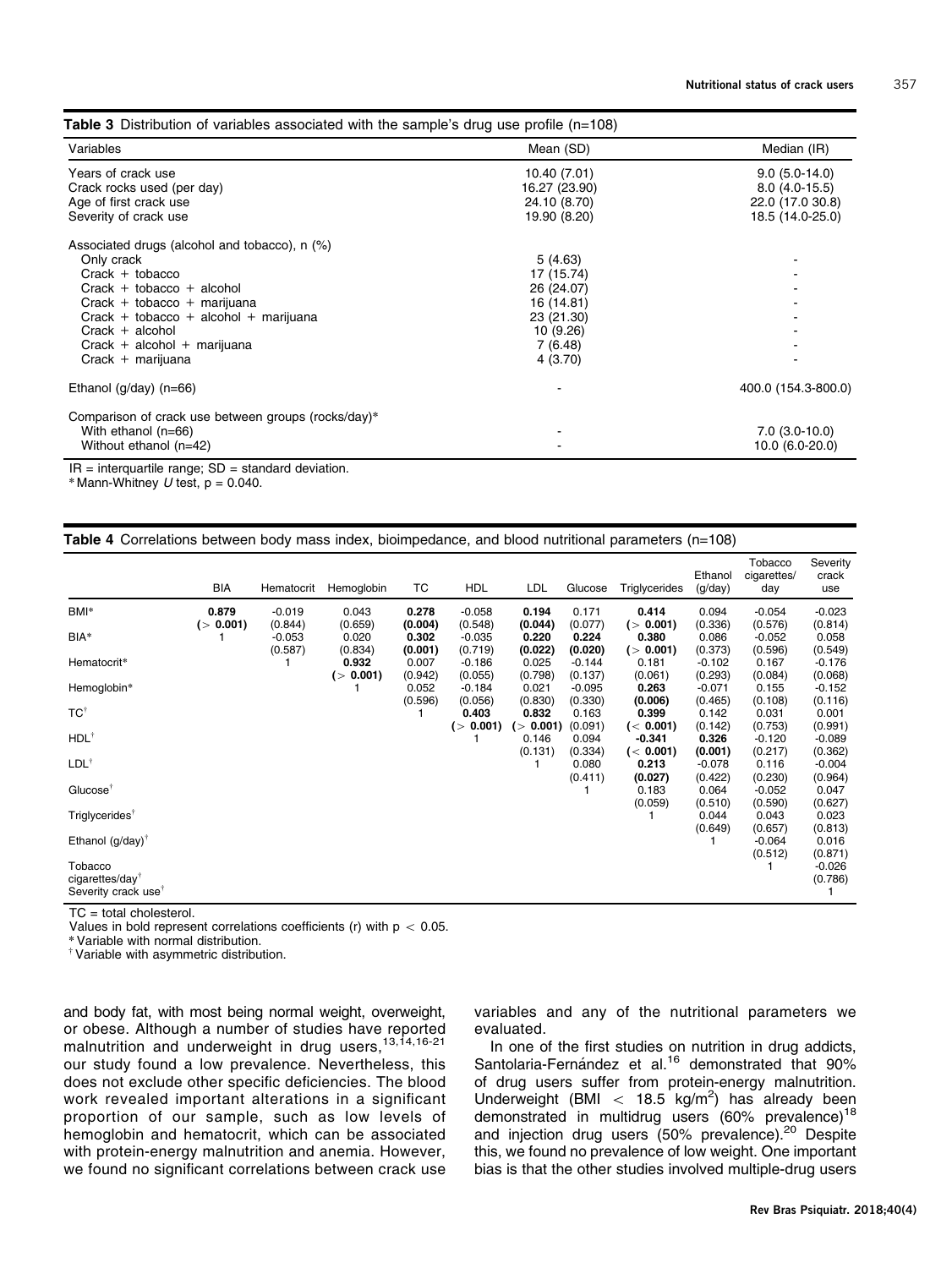from other locations with different drug profiles, usage types and frequency, while ours included only crack cocaine users with associated alcohol and tobacco consumption. Since this is the first study to ever sample such a profile, we cannot compare it confidently with studies covering different types of drug users.

There are data on overweight and obesity in recover-ing drug users, but not in current drug users.<sup>[14](#page-5-0),[22-24](#page-5-0)</sup> For example, Cowan & Devine<sup>14</sup> studied drug addicts at different stages of recovery and reported that most have poor diets during active addiction, are generally undernourished at the beginning of treatment, and become overweight and obese during recovery. During abstinence, they may seek alternative ways of activating the brain reward system and the inhibition of dopamine reuptake, with one common outlet being overeating.<sup>37</sup> To reinforce this hypothesis, Ersche et al. $38$  reported that cocainedependent men had a higher food intake than non-users, specifically foods high in fat and carbohydrates, but had no concomitant increase in body weight. The authors suggest that this is due to cocaine's interference with normal metabolic processes, resulting in an imbalance between fat intake and storage.

Regarding hematological parameters, we found that hemoglobin and hematocrit levels were below normal in 32.4% and 30.6% of patients, respectively. These decreased levels may indicate protein-energy malnutrition and anemia. In these cases, anemia may be associated with a diet poor in micronutrients, especially iron, as well as insufficient protein intake and clinical problems (decreased hydrochloric acidproduction, decreased intrinsic factor secretion, intestinal perforations, bacterial or infectious diseases).[39](#page-6-0) Supporting our findings that BMI alone is a poor indicator of nutritional status, Nazrul et al.<sup>18</sup> demonstrated that 74% of drug addicts showed clinical signs of nutrient deficiency, with significantly lower hemoglobin and total serum protein levels. Meanwhile, Ross et al.[19](#page-5-0) found blood markers indicating that 50% of all subjects had iron or vitamin deficiencies.

Compared to normal parameters, a large proportion of our sample (60.2%) had low levels of HDL cholesterol and high levels of triglycerides (38%). LDL cholesterol (6.5%), total cholesterol (8.4%), and glucose (12%) also presented alteration, but at lower percentages. This can probably be ascribed to the subject's low quality of life, lack of access to healthy food and physical activity, and high alcohol consumption. Tang et al.<sup>20</sup> studied HIV-positive and HIV-negative drug addicts and identified other aspects of nutritional deficiencies, such as food insecurity and low levels of caloric and protein intake. Our study also found low levels of HDL, which may be associated with a lack of social, economic, and physical activities. In a study on specific deficiencies in multiple-drug users, Nazrul Islam et al.[17](#page-5-0) found lower concentrations of antioxidant vitamins E, C, and A in this population, suggesting a lack of access to certain foods. The damage and consequences of crack use can lead to numerous specific nutritional deficiencies and may require further investigation.

We found positive correlations between BMI, BIA, triglycerides, cholesterol, and glucose, which reinforces that body fat is associated with high serum lipid levels and glucose alterations. Changes in lipid and glucose profiles, alcohol consumption, and smoking are risk factors for the development of chronic diseases such as diabetes, dyslipidemias, hypertension, and metabolic syndrome. Considering that these individuals are at risk for cardiovascular problems due to drug use, the sum of these factors may increase the probability of disease and malnutrition.

There was no significant correlation between severity of crack use and anthropometric or biochemical variables. However, individuals who consumed alcohol used crack less ( $p < 0.05$ ), suggesting a compensatory behavior involving ethanol. Crack use has been reported to induce intestinal perforations, gastric ulcerations, retroperitoneal fibrosis, abdominal pain, nausea, mesenteric ischemia, and esophagitis, thus impairing absorption, digestion, and metabolism<sup>[9](#page-5-0)</sup> and leading to malnourishment. As for cardiovascular consequences, cocaine can cause increased heart rate and blood pressure, endothelial dysfunction, arrhythmia, and atherosclerosis. Combining cocaine with other substances (such as alcohol, marijuana, and/or tobacco) and other risk factors, such as overweight and obesity, can cause cumulative health damage.<sup>[26](#page-5-0)[,40](#page-6-0)</sup>

The high level of alcohol consumption (61%) among crack users was an unexpected finding. They reported consuming it in large quantities, mainly in the form of cachaça, exceeding the maximum daily amount of ethanol (30 g) recommended by the WHO. $32$  Our results show high alcohol consumption, indicating that this factor should also be a concern in the treatment of crack addiction. The combined use of cocaine/crack and alcohol induces the biotransformation of cocaine, leading to the transesterification of a metabolite, which results in a substance known as cocaethylene. This increases the duration of euphoric effects and is more cardiotoxic than consuming each drug separately.<sup>[7](#page-5-0)</sup> We also observed a high prevalence of tobacco and marijuana use, with 75.9% and 46.29% of the individuals involved in this behavior, respectively. It has been well documented that smoking can cause numerous diseases, such as cancer, emphysema, and cardiovascular diseases. The nutritional effects of smoking include an increase in free radicals and a decrease in antioxidants.<sup>[41](#page-6-0)</sup> Although crack is much more deleterious than tobacco or marijuana, the effects of chronic associated use can be compounded.

We found that users from classes D and E were mostly Caucasian, characterizing a low-income population with little access to education. HIV prevalence in this group is high (11.1%) compared to the general population, confirming that crack users tend to engage in high-risk behaviors.<sup>8[,42](#page-6-0)</sup> These social and clinical factors, when associated with crack use, can cause even further damage to their nutritional status. Since crack use is associated with complex social issues,<sup>43</sup> these individuals could benefit from lifestyle intervention programs, which have had posi-tive results in the obese, diabetics, and binge eaters.<sup>44-[47](#page-6-0)</sup>

Among the present study's limitations is the fact that we did not evaluate the impact of alcohol and marijuana consumption on nutritional status, and our sample consisted exclusively of male subjects. Moreover, we did not evaluate control subjects, which would have been important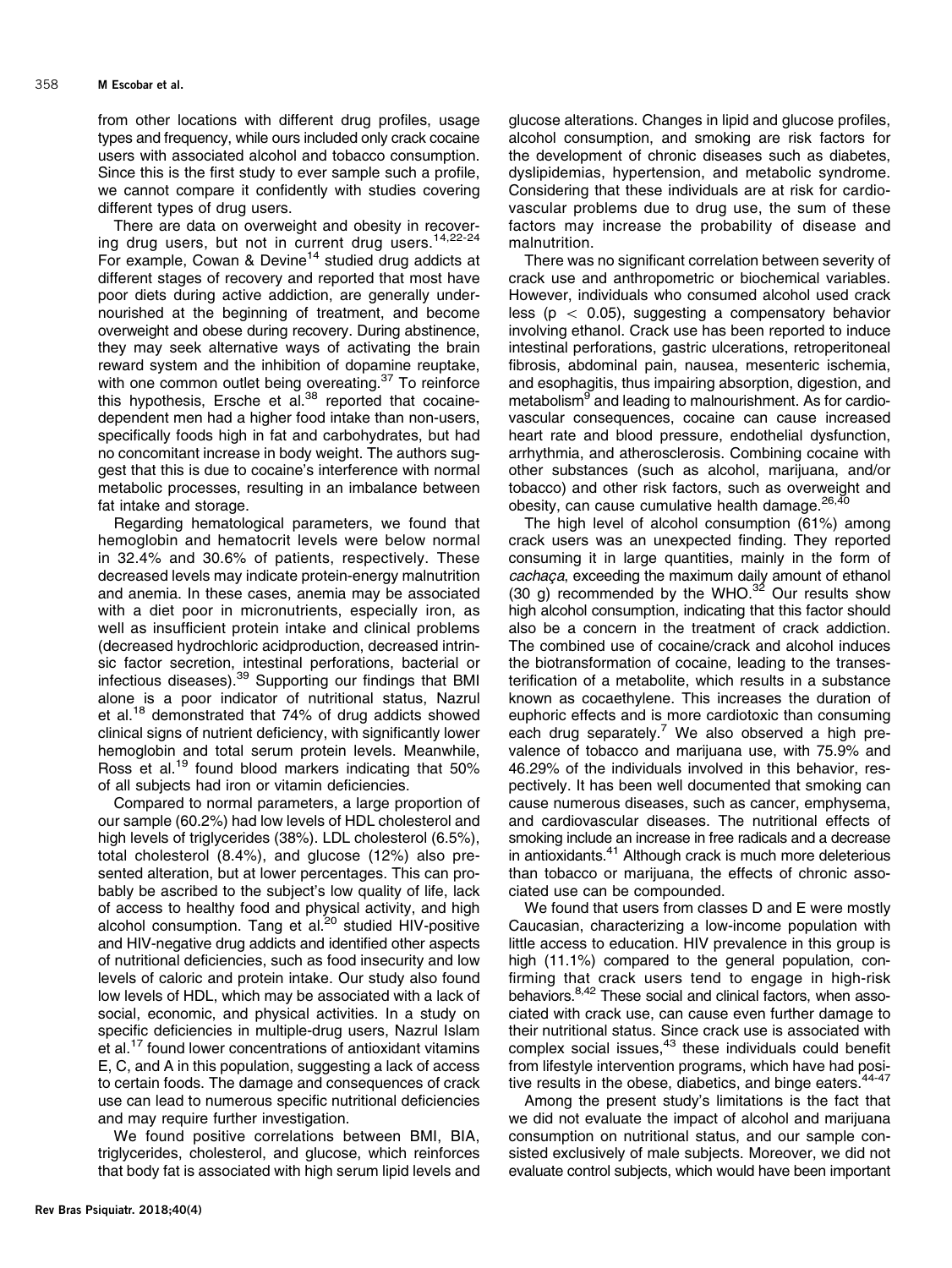<span id="page-5-0"></span>for comparison with the crack group. We also evaluated subjects seeking inpatient treatment who, therefore, do not represent the general population of crack-cocaine users. However, the present study's pioneering results could serve to guide further research on the matter. In fact, we are already developing a case-control trial protocol to better elucidate the nutritional profile of crack users and evaluate the influence of nutritional aspects on treatment prognosis.

In summary, this was a pioneering study that examined the nutritional status of crack users. The BMI of most of them was within the normal, overweight, or obese range. However, their blood tests indicated alterations in hematocrit and hemoglobin levels and in glucose and lipid profiles. This shows that, although crack users are not necessarily underweight, they present other specific nutritional deficiencies that qualify them for a diagnosis of malnutrition. Furthermore, their condition may be associated with other issues that deserve attention, such as alcohol consumption and social problems. This study is the first step towards highlighting the importance of nutrition in the treatment of drug addiction for this marginalized population. We intend to follow these users and evaluate their changes in nutritional status during recovery, as well as food intake and food-related preferences during this period.

## Acknowledgements

We thank all participants for collaborating in the present study, the HCPA professionals for assisting in blood collection and biochemical analysis, and the Fundo de Incentivo à Pesquisa e Eventos (FIPE) – HCPA, for providing funding for this research.

#### **Disclosure**

The authors report no conflicts of interest.

#### **References**

- 1 Berridge V, Mars S. History of addictions. J Epidemiol Community Health. 2004;58:747-50.
- 2 Dias AC, Arau´jo MR, Dunn J, Sesso RC, de Castro V, Laranjeira R. Mortality rate among crack/cocaine-dependent patients: a 12-year prospective cohort study conducted in Brazil. J Subst Abuse Treat. 2011;41:273-8.
- 3 Alves HN, Ribeiro M, Castro DS. Cocaína e crack. In: Diehl A, Cordeiro DC, Laranieira R, organizadores. Dependência química: prevencão, tratamento e políticas públicas. Porto Alegre: Artmed; 2011. p. 170-9.
- 4 Bastos FIPM, Bertoni N. Pesquisa Nacional sobre o uso de crack: quem são os usuários de crack e/ou similares do Brasil? Quantos são nas capitais brasileiras? Rio de Janeiro: ICICT; 2014.
- 5 Halpern SC, Scherer JN, Roglio V, Faller S, Sordi A, Ornell F, et al. [Clinical and social vulnerabilities in crack users according to housing status: a multicenter study in six Brazilian state capitals]. Cad Saude Publica. 2017;33:e00037517.
- 6 Carrera MR, Meijler MM, Janda KD. Cocaine pharmacology and current pharmacotherapies for its abuse. Bioorg Med Chem. 2004; 12:5019-30.
- 7 Harris DS, Everhart ET, Mendelson J, Jones RT. The pharmacology of cocaethylene in humans following cocaine and ethanol administration. Drug Alcohol Depend. 2003;72:169-82.
- 8 Duailibi LB, Ribeiro M, Laranjeira R. Profile of cocaine and crack users in Brazil. Cad Saude Publica. 2008;24:s545-57.
- 9 Muñiz AE, Evans T. Acute gastrointestinal manifestations associated with use of crack. Am J Emerg Med. 2001;19:61-3.
- 10 Pianca TG, Rohde LA, Rosa RL, Begnis AP, Ferronatto PB, Jensen MC, et al. Crack cocaine use in adolescents: clinical characteristics and predictors of early initiation. J Clin Psychiatry. 2016;77:e1205-10.
- 11 Stewart MJ, Fulton HG, Barrett SP. Powder and crack cocaine use among opioid users: is all cocaine the same? J Addict Med. 2014; 8:264-70.
- 12 Devlin RJ, Henry JA. Clinical review: major consequences of illicit drug consumption. Crit Care. 2008;12:202.
- 13 Quach LA, Wanke CA, Schmid CH, Gorbach SL, Mwamburi DM, Mayer KH, et al. Drug use and other risk factors related to lower body mass index among HIV-infected individuals. Drug Alcohol Depend. 2008;95:30-6.
- 14 Cowan J, Devine C. Food, eating, and weight concerns of men in recovery from substance addiction. Appetite. 2008;50:33-42.
- 15 Vanbuskirk KA, Potenza MN. The treatment of obesity and its co-occurrence with substance use disorders. J Addict Med. 2010;4:1-10.
- 16 Santolaria-Fernández FJ, Gómez-Sirvent JL, González-Reimers CE, Batista-López JN, Jorge-Hernández JA, Rodríguez-Moreno F, et al. Nutritional assessment of drug addicts. Drug Alcohol Depend. 1995;38:11-8.
- 17 Nazrul Islam SK, Jahangir Hossain K, Ahsan M. Serum vitamin E, C and A status of the drug addicts undergoing detoxification: influence of drug habit, sexual practice and lifestyle factors. Eur J Clin Nutr. 2001;55:1022-7.
- 18 Nazrul Islam SK, Jahangir Hossain K, Ahmed A, Ahsan M. Nutritional status of drug addicts undergoing detoxification: prevalence of malnutrition and influence of illicit drugs and lifestyle. Br J Nutr. 2002;88:507-13.
- 19 Ross LJ, Wilson M, Banks M, Rezannah F, Daglish M. Prevalence of malnutrition and nutritional risk factors in patients undergoing alcohol and drug treatment. Nutrition. 2012;28:738-43.
- 20 Tang AM, Bhatnagar T, Ramachandran R, Dong K, Skinner S, Kumar MS, et al. Malnutrition in a population of HIV-positive and HIVnegative drug users living in Chennai, South India. Drug Alcohol Depend. 2011;118:73-7.
- 21 Saeland M, Haugen M, Eriksen FL, Wandel M, Smehaugen A, Böhmer T, et al. High sugar consumption and poor nutrient intake among drug addicts in Oslo, Norway. Br J Nutr. 2011;105:618-24.
- 22 Hodgkins CC, Jacobs WS, Gold MS. Weight gain after adolescent drug addiction treatment and supervised abstinence. Psychiatr Ann. 2003;33:112-6.
- 23 Jackson TD, Grilo CM. Weight and eating concerns in outpatient men and women being treated for substance abuse. Eat Weight Disord. 2002;7:276-83.
- 24 Fenn JM, Laurent JS, Sigmon SC. Increases in body mass index following initiation of methadone treatment. J Subst Abuse Treat. 2015;51:59-63.
- 25 Willhelm FF, Escobar M, Perry IDS. Alterações na composição corporal e em parâmetros antropométricos de dependentes de crack internados em unidade de adição. J Bras Psiquiatr. 2013;62:183-90.
- 26 Stoutenberg M, Rethorst CD, Vidot DC, Greer TL, Trivedi MH. Cardiorespiratory fitness and body composition of stimulant users: a baseline analysis of the STRIDE cohort. J Subst Abuse Treat. 2017;78:74-9.
- 27 American Psychiatric Association. Diagnostic and Statistical Manual of Mental Disorders, Fifth Edition (DSM-5). Arlington: American Psychiatric Publishing; 2013.
- 28 Associação Brasileira de Empresas e Pesquisa (ABEP). Critério de classificação econômica do Brasil 2014 [Internet]. [cited 2017 Oct 24]. <http://www.abep.org/Servicos/DownloadCodigoConduta.aspx?id=02>.
- 29 Scherer JN, Schuch S, Ornell F, Sordi AO, Bristot G, Pfaffenseller B, et al. High levels of brain-derived neurotrophic factor are associated with treatment adherence among crack-cocaine users. Neurosci Lett. 2016;630:169-75.
- 30 von Diemen L, Kapczinski F, Sordi AO, de Magalhães Narvaez JC, Guimarães LS, Kessler FH, et al. Increase in brain-derived neurotrophic factor expression in early crack cocaine withdrawal. Int J Neuropsychopharmacol. 2014;17:33-40.
- 31 Sordi AO, Pechansky F, Kessler FH, Kapczinski F, Pfaffenseller B, Gubert C, et al. Oxidative stress and BDNF as possible markers for the severity of crack cocaine use in early withdrawal. Psychopharmacology (Berl). 2014;231:4031-9.
- 32 World Health Organization (WHO). International guide for monitoring alcohol consumption and related harm. Geneva: WHO; 2000.